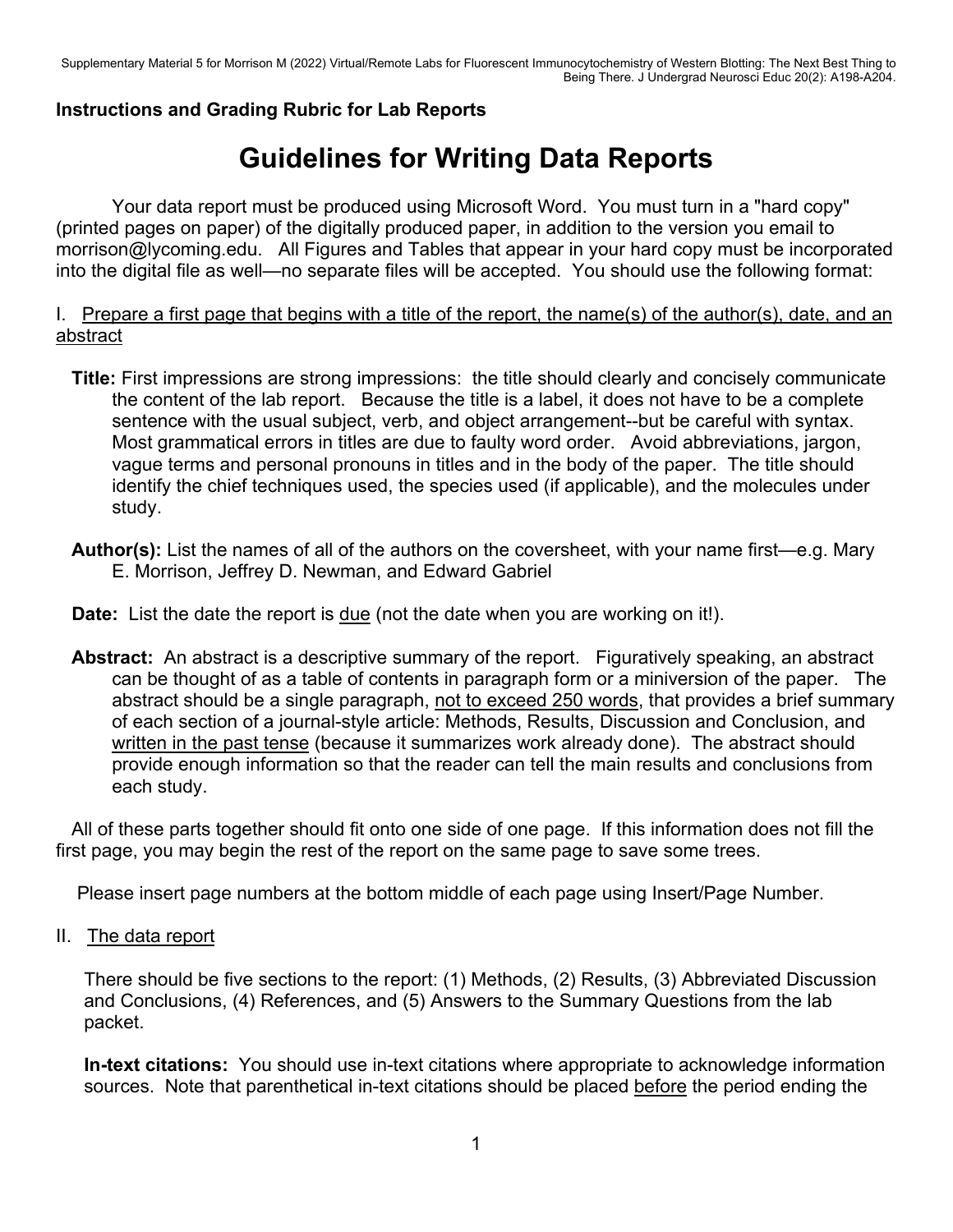sentence. Note that "et al." is an abbreviation for "et alia," meaning "and others," and there is no period after the "et" because it is already a complete word.

From the Journal of Immunological Methods instructions to authors

(http://www.elsevier.com/journals/journal-of-immunological-methods/0022-1759/guide-forauthors#68000):

*Text:* All citations in the text should refer to:

1. *Single author:* the author's name (without initials, unless there is ambiguity) and the year of publication;

2. *Two authors:* both authors' names and the year of publication;

3. *Three or more authors:* first author's name followed by 'et al.' and the year of publication.

Citations may be made directly (or parenthetically). Groups of references should be listed first alphabetically, then chronologically.

Examples: 'as demonstrated (Allan, 2000a, 2000b, 1999; Allan and Jones, 1999). Kramer et al. (2010) have recently shown ....'

 **Methods**: Present the details of the methods employed, in the order in which they were done, in complete English sentences and paragraphs. The detail should be sufficient to allow another person to be able to follow your description and reproduce your results. Methods sections should be written in coherent English sentences, not lab manual-ese. Appropriate details include concentration and quantity of solutions used; time and temperatures of incubations; time and speed of centrifugations; voltage and time of electrophoresis; and Genus, species and strains of microorganisms.

 This section is written in the past tense because you are describing methods you performed in the past.

 Be careful not to report results of the methods in this section! Use sub-headings when it makes sense to do so.

 Methods sections for this class usually only need to be a few sentences or a brief paragraph in length. You may refer to procedures detailed in the lab manual as follows: "Materials and procedures from pages 48 and 49 of the lab manual were used, with the following changes…(Morrison, 2018)." You do not need to reiterate every detail of the procedures if you did them exactly as they were described in the lab manual. But you should make certain to mention all deviations from the printed procedure.

 **Results**: In this section you should present the results that were generated by the methods employed, but do not reiterate the methods in this section. The results should be reported in chronological order as were the methods. Report the result that was produced by each of the methods performed. Do not use redundancy, jargon, vague terms, or personal pronouns in reporting the results. For example do not say that "the results we got were good", or "pretty much as expected." Just objectively and precisely report the results that were obtained.

 Results are to be presented in the past tense and should be "short and sweet", without much verbage. Do not speculate about why the results came out the way they did or what went wrong with the experiment—that material belongs in the Discussion. You may use subheadings when it makes sense to do so.

**Figures** should be clearly labeled with their own numbers, titles, and brief explanatory captioning immediately beneath each Figure. Figure legends should appear on the same page as the images they describe.

**Tables** should have a number and title at the top, and any necessary explanatory captioning at the bottom, keyed into superscripts within the table itself.

The Results section should contain both the data that were generated and a textual description of the data. Merely pasting in data figures is not enough: describe what you see in each picture;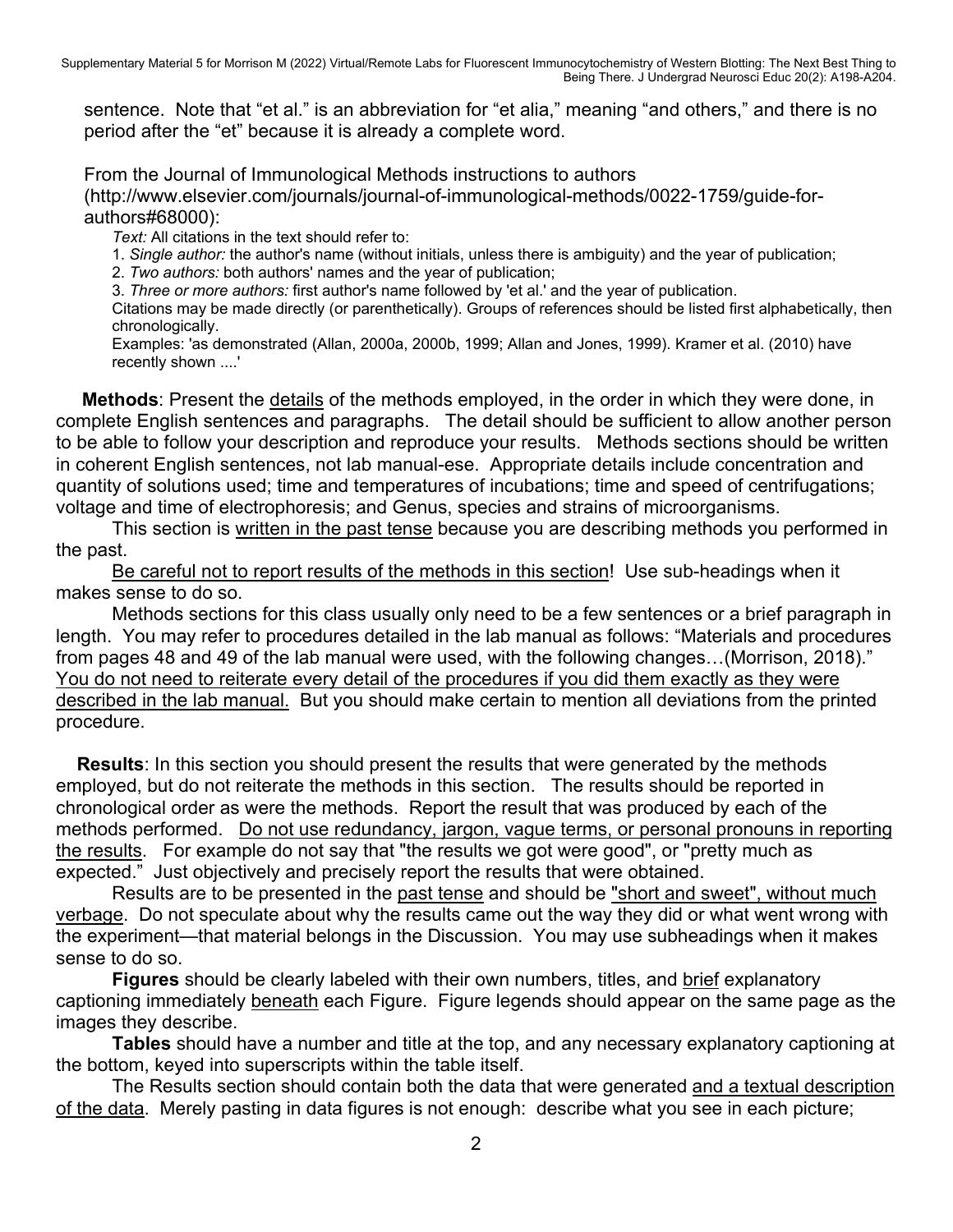point out which parts of a table represent the controls and which are the variables, etc. You may choose to insert arrowheads in any pictures to draw the reader's attention to features that you plan to describe in the Results and discuss in the Discussion. Insert Figure callouts in parentheses into the text as needed, placing them *before* the period that ends the sentence like this (Figure 3A).

 All Figures and Tables must be part of the digital .doc file. This may mean that you need to scan your hand-drawn diagrams into a digital format for pasting into the Word document, or you may need to crop and adjust the resolution of digital photos to make them suitable for insertion into your Word document. This process can take time, so do not leave it for the last minute! I am happy to help you learn how to do this in individual appointments or during regularly scheduled office hours.

 **Abbreviated Discussion and Conclusions**: In this section briefly describe the meaning of the results, do **not** simply restate the results . Present principles, relationships, and generalizations shown by the results. Relate the results back to previous work in the lab manual or in primary literature articles, using in-text citations where appropriate. Extra credit is given for the use of relevant primary literature articles to put the data into broader context.

Your own results should be described in the past tense.

 Clearly state the conclusion(s) that can be made from the results, and summarize the evidence for each conclusion, including Figure or Table callouts. Example: "Omitting the primary antibody resulted in no colored product formed (Figure 1B)."

 Explain unanticipated results or lack of correlation. Do not try to cover up or fudge data that do not quite fit. Some experiments are designed to show up inconsistencies in grand concepts, so if you gloss over these inconsistencies, you will be missing the point.

 The final part of each Discussion section should include a few sentences suggesting future experiments or specific variations of the current experiment that could follow up on the current results—a road map for the next reader to follow.

 **References:** For this class, you will use the reference format for the Journal of Immunological Methods. Lycoming College has a subscription to this journal, so you can easily look up information about the methods you will be learning in lab.

 Your reference list should include all sources cited in the entire lab report, arranged in alphabetical order by the first author's last name. Please left-justify your list—no hanging indents are necessary. See examples below.

From the Journal of Immunological Methods instructions to authors: (http://www.elsevier.com/journals/journal-of-immunological-methods/0022-1759/guide-forauthors#68000):

## **References**

## *Citation in text*

Please ensure that every reference cited in the text is also present in the reference list (and vice versa). Any references cited in the abstract must be given in full. Unpublished results and personal communications are not recommended in the reference list, but may be mentioned in the text. If these references are included in the reference list they should follow the standard reference style of the journal and should include a substitution of the publication date with either 'Unpublished results' or 'Personal communication'. Citation of a reference as 'in press' implies that the item has been accepted for publication.

#### *Web references*

As a minimum, the full URL should be given and the date when the reference was last accessed. Any further information, if known (DOI, author names, dates, reference to a source publication, etc.), should also be given. Web references can be listed separately (e.g., after the reference list) under a different heading if desired, or can be included in the reference list.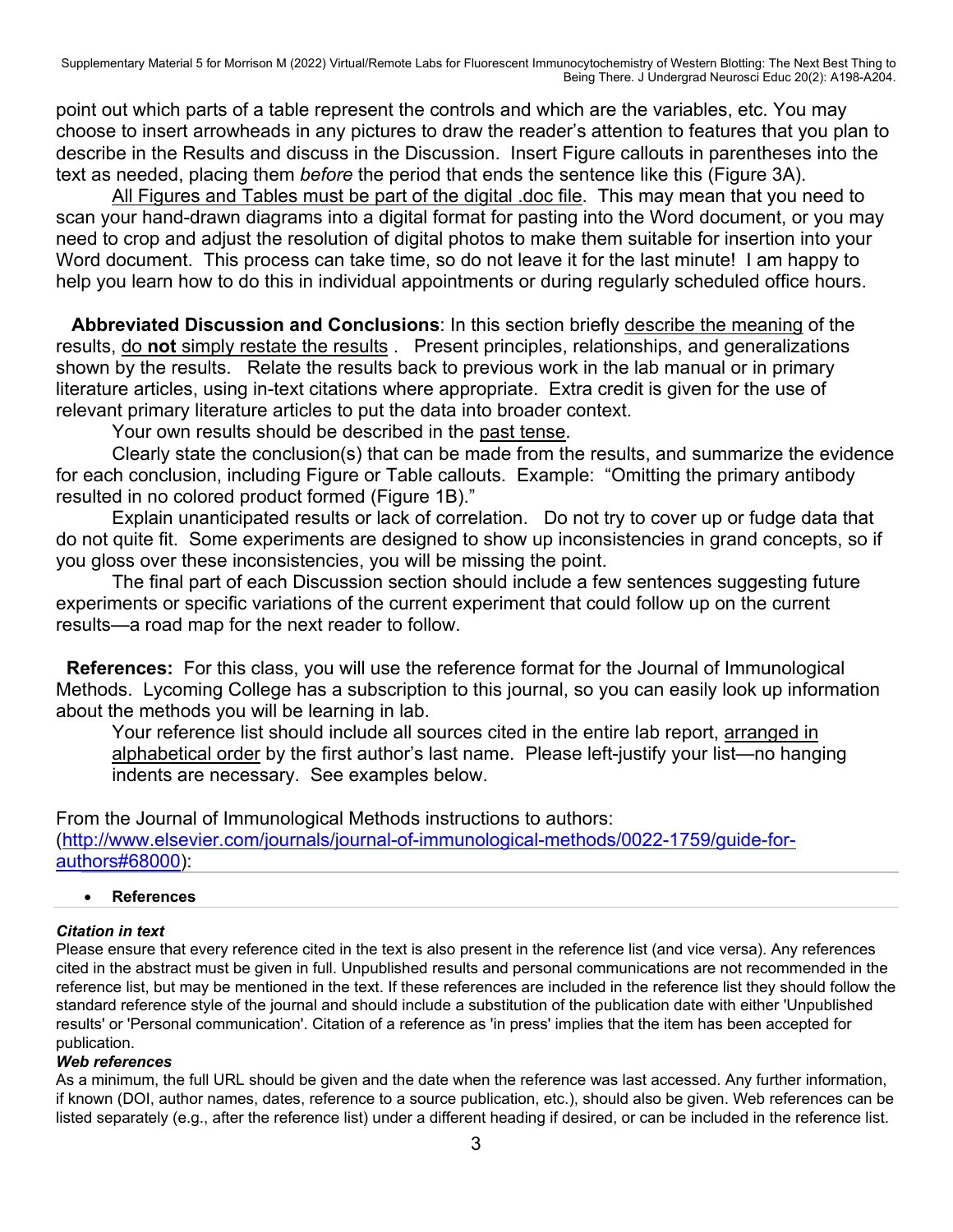Supplementary Material 5 for Morrison M (2022) Virtual/Remote Labs for Fluorescent Immunocytochemistry of Western Blotting: The Next Best Thing to Being There. J Undergrad Neurosci Educ 20(2): A198-A204.

#### *References in a special issue*

Please ensure that the words 'this issue' are added to any references in the list (and any citations in the text) to other articles in the same Special Issue.

#### *Reference management software*

This journal has standard templates available in key reference management packages EndNote

(http://www.endnote.com/support/enstyles.asp) and Reference Manager (http://refman.com/support/rmstyles.asp). Using plug-ins to wordprocessing packages, authors only need to select the appropriate journal template when preparing their article and the list of references and citations to these will be formatted according to the journal style which is described below.

#### *Reference style*

*Text:* All citations in the text should refer to:

1. *Single author:* the author's name (without initials, unless there is ambiguity) and the year of publication;

2. *Two authors:* both authors' names and the year of publication;

3. *Three or more authors:* first author's name followed by 'et al.' and the year of publication.

Citations may be made directly (or parenthetically). Groups of references should be listed first alphabetically, then chronologically.

Examples: 'as demonstrated (Allan, 2000a, 2000b, 1999; Allan and Jones, 1999). Kramer et al. (2010) have recently shown ....'

*List:* References should be arranged first alphabetically and then further sorted chronologically if necessary. More than one reference from the same author(s) in the same year must be identified by the letters 'a', 'b', 'c', etc., placed after the year of publication.

*Examples:*

Reference to a journal publication:

Van der Geer, J., Hanraads, J.A.J., Lupton, R.A., 2010. The art of writing a scientific article. J. Sci. Commun. 163, 51–59. Reference to a book:

Strunk Jr., W., White, E.B., 2000. The Elements of Style, fourth ed. Longman, New York.

BUT for our class—please add the page numbers you are citing, e.g., pp. 62-63.

Reference to a chapter in an edited book:

Mettam, G.R., Adams, L.B., 2009. How to prepare an electronic version of your article, in: Jones, B.S., Smith , R.Z. (Eds.), Introduction to the Electronic Age. E-Publishing Inc., New York, pp. 281–304.

Please include specific page numbers for all book citations.

Reference entry for your lab manual:

Morrison, M.E., 2020. Bio 347 Immunology Lab Manual. pp. 1-9.

 Sample eference entry for the Gale Encyclopedia of Medicine (substitute the authors, title, and page numbers for your specific article):

Laberge, M., Cataldo, L.J., 2011. Rheumatoid arthritis, in: Fundukian, L.J. (Ed.), Gale Encyclopedia of Medicine. Gale, Detroit, pp. 3787-3792. (accessed 04.02.16).

 If you have other materials that you wish to cite but you're unsure of the correct format, come talk with Dr. M. for help with reference formatting BEFORE the date the lab report is due.

## **Additional notes on References:**

The additional examples below should address several questions about in-text citation style and reference list punctuation that were not completely clear in the journal's online instructions.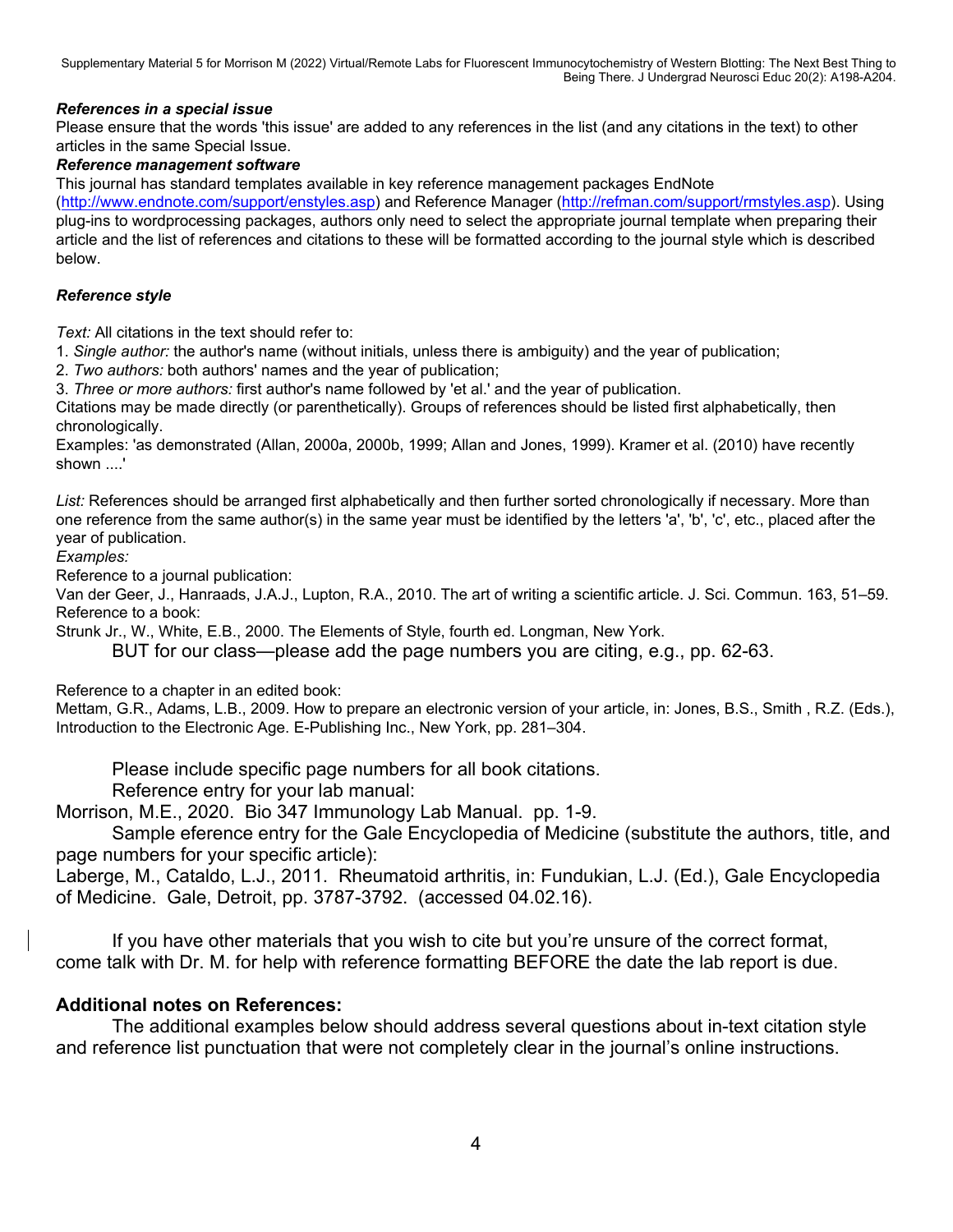Supplementary Material 5 for Morrison M (2022) Virtual/Remote Labs for Fluorescent Immunocytochemistry of Western Blotting: The Next Best Thing to Being There. J Undergrad Neurosci Educ 20(2): A198-A204.

When the journal title is not abbreviated, no period is used between it and the volume number. See the first reference listed below for an example (Offerman et al., 2014). There is no period after the word "Acta" in the Mahler reference because "Acta" is a complete word, not an abbreviation.

The text above also demonstrates how to incorporate in-text citations with correct placement of parentheses and periods. The "al." is an abbreviation for alia, followed by a comma, followed by the year of publication for a journal article. Also please notice that the in-text citation's final parenthesis comes *before* the period that ends the sentence that refers to the information from that source.

Please note that the paragraphs above also avoid using the words "I" or "you," in keeping with the lab report and final paper guidelines for Bio 347, and with common scientific practice.

The reference list below also includes a correctly-formatted web site citation.

# **References**

# **Primary Literature Articles**

Mahler, M., Radice, A., Yang, W., Bentow, C., Seaman, A., Bianchi, L., Sinico, R.A., 2012. Development and performance evaluation of novel chemiluminescence assays for detection of anti-PR3 and anti-MPO antibodies. Clin. Chim. Acta 413, 719.

Offermann, N., Conrad, K., Fritzler, M.J., Fooke Akterrath, M., 2014. Development and validation of a lateral flow assay (LFA) for the determination of IgG-antibodies to Pr3 (cANCA) and MPO (pANCA). J. Imm. Meth. 403, 1-6.

## **Other**

Journal of Immunological Methods reference citation formats: http://www.elsevier.com/journals/journal-of-immunological-methods/0022-1759/guide-forauthors#68000 Accessed 2/21/14.

 **Answers to Summary Questions for each lab report:** Make sure you check through the entire lab packet and include answers to all summary questions that are asked for full credit.

III. A note on scientific writing, quotations, and plagiarism:

 Scientific writing seldom uses direct quotations. Research reports and journal articles usually summarize the results of a previously published work in the current writer's own words, and use intext citations to attribute the information to the original author(s). If you have any question about the proper way to cite previously published information, come talk with me about it BEFORE the due date for that report.

 Plagiarism—whether intentional or accidental—is punishable by failure of the assignment, failure in this course, and/or expulsion from Lycoming College. Plagiarism is defined as representing another person's ideas, data, or words as your own, without giving proper scholarly credit to the original author. Lycoming College subscribes to turnitin.com to help detect instances of plagiarism. Any and all papers you turn in may be checked for plagiarism using turnitin.com.

IV. Some final generalizations to keep in mind when writing the paper: (1) Write complete sentences observing the rules of grammar.